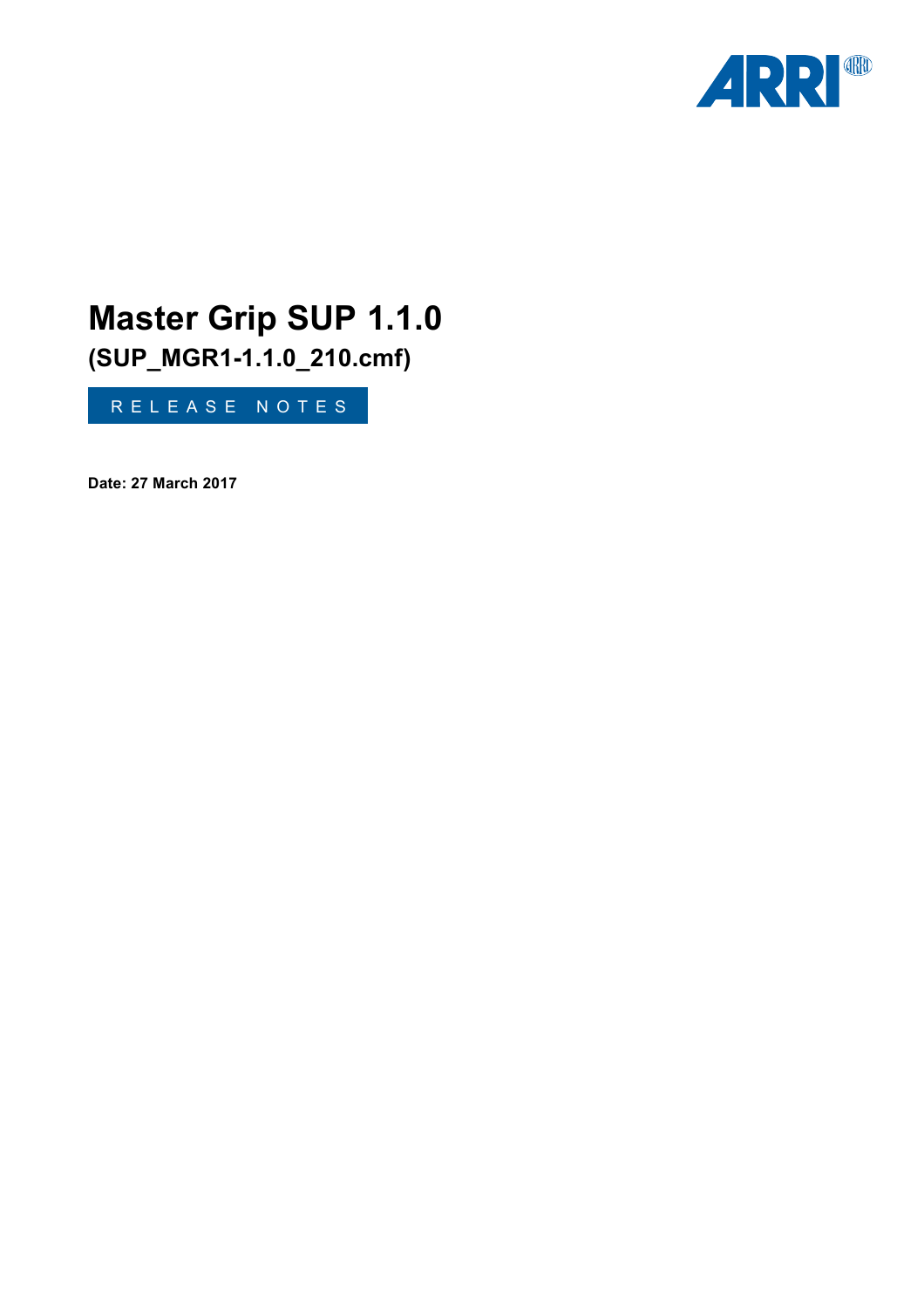# **Table of Contents**

| $\mathbf 1$ . |  |
|---------------|--|
|               |  |
| 2.            |  |
|               |  |
|               |  |
|               |  |
|               |  |
|               |  |
|               |  |
| 3.            |  |
|               |  |
|               |  |
|               |  |
| 4.            |  |
|               |  |
|               |  |
|               |  |
|               |  |
|               |  |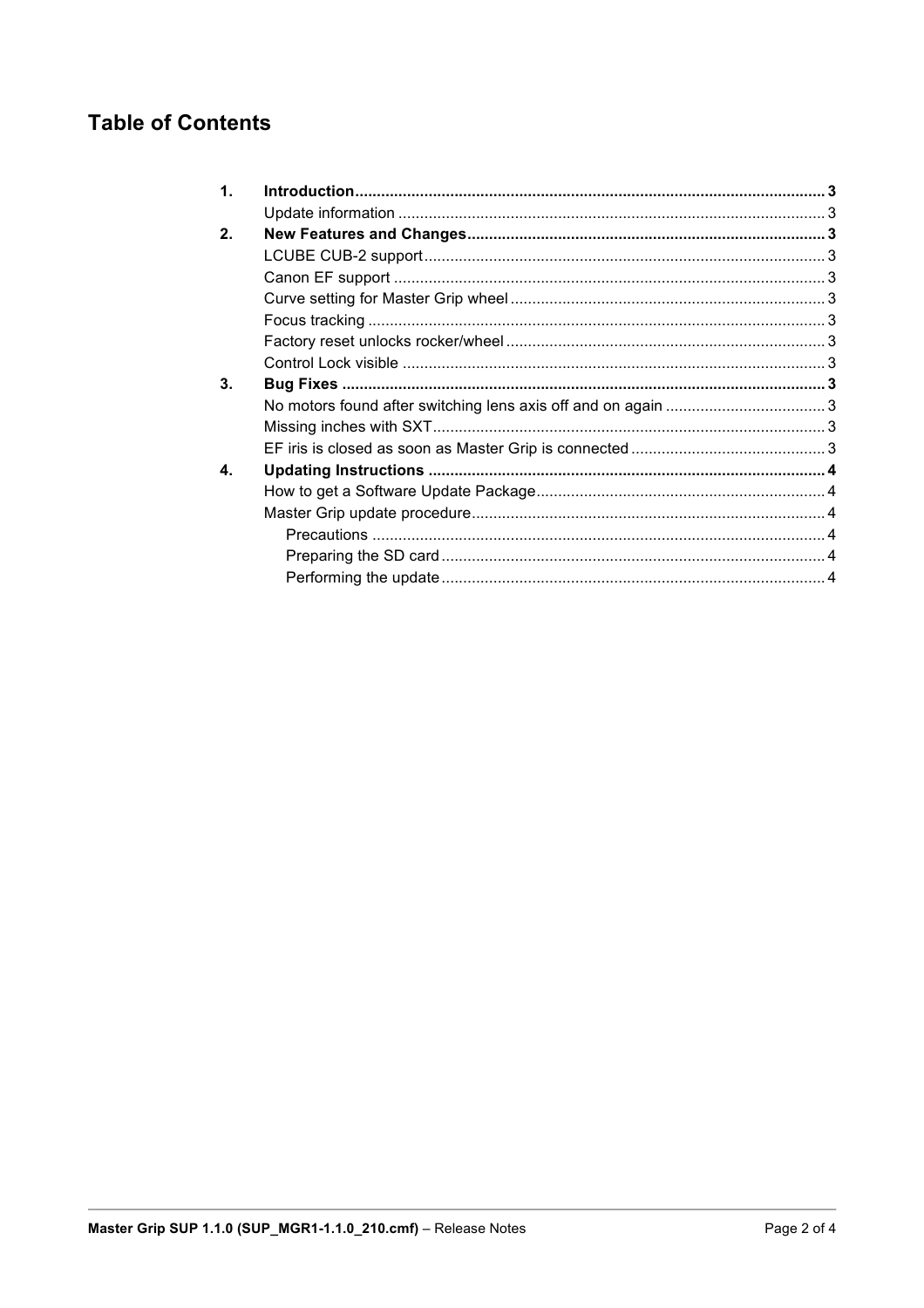## **1. Introduction**

Dear Customers,

We herewith announce the release of Software Update Package (SUP) 1.1.0 for the Master Grips. This SUP adds the following new features and changes:

- LCUBE CUB-2 support
- Canon EF support
- Curve setting for MGW
- Focus tracking
- Factory reset unlocks rocker/wheel
- Control Lock visible
- Several important bug fixes

#### **Update information**

We highly recommend updating the Master Grips to this Software Update Package.

### <span id="page-2-0"></span>**2. New Features and Changes**

#### **LCUBE CUB-2 support**

SUP 1.1.0 supports LCUBE CUB-2 for controlling ENG-lens servo-motors via Master Grips.

#### **Canon EF support**

Master Grips now support controlling Canon EF lenses via ALEXA Mini or AMIRA EF lens mount (from SUP 5.0 onwards).

#### **Curve setting for Master Grip wheel**

The acceleration behavior of the Master Grip wheel can be set to following curves: LIN, EXP1, EXP2, EXP3. These options are needed for controlling Canon EF lenses via ALEXA Mini or AMIRA (from SUP 5.0 onwards).

#### **Focus tracking**

<span id="page-2-1"></span>Focus Tracking via Master Grips is now supported when using UDM-1/Cine Tape Measure with ALEXA Mini, ALEXA Plus/Studio, XT Plus/Studio, SXT Plus/Studio cameras or the Universal Motor Controller UMC-4, as well as with cmotions cfinder III with ALEXA Mini (from SUP 5.0 onwards). The user can set this function (FOC TRK) on a Master Grip user button of his/her choice.

#### <span id="page-2-2"></span>**Factory reset unlocks rocker/wheel**

<span id="page-2-3"></span>The Control Lock (CTRL LCK) function locks/unlocks the rocker or wheel. A factory reset will now unlock the controls with this software version. The former SUP 1.0.1 could not unlock locked controls.

#### **Control Lock visible**

If Control Lock (CTRL LCK) is active, a red lock icon is shown on screen. Furthermore, when using a locked wheel or rocker, a short info "Control is Locked" pops up.

## **3. Bug Fixes**

#### **No motors found after switching lens axis off and on again**

Fixed an issue when switching the lens axis off and on again in the Master Grip menu could make the Master Grips lose control over cforce motors when connected to AMIRA cameras running SUP 4.

#### **Missing inches with SXT**

Solved an issue where Master Grips did not show a precise focus distance on Master Grips when connected to ALEXA SXT SUP 1.0.

#### **EF iris is closed as soon as Master Grip is connected**

Solves an issue where having an EF lens on an AMIRA and the EF iris set via the camera to fully open, the Master Grip (set to iris axis) would change the EF iris to fully closed as soon as it is connected.